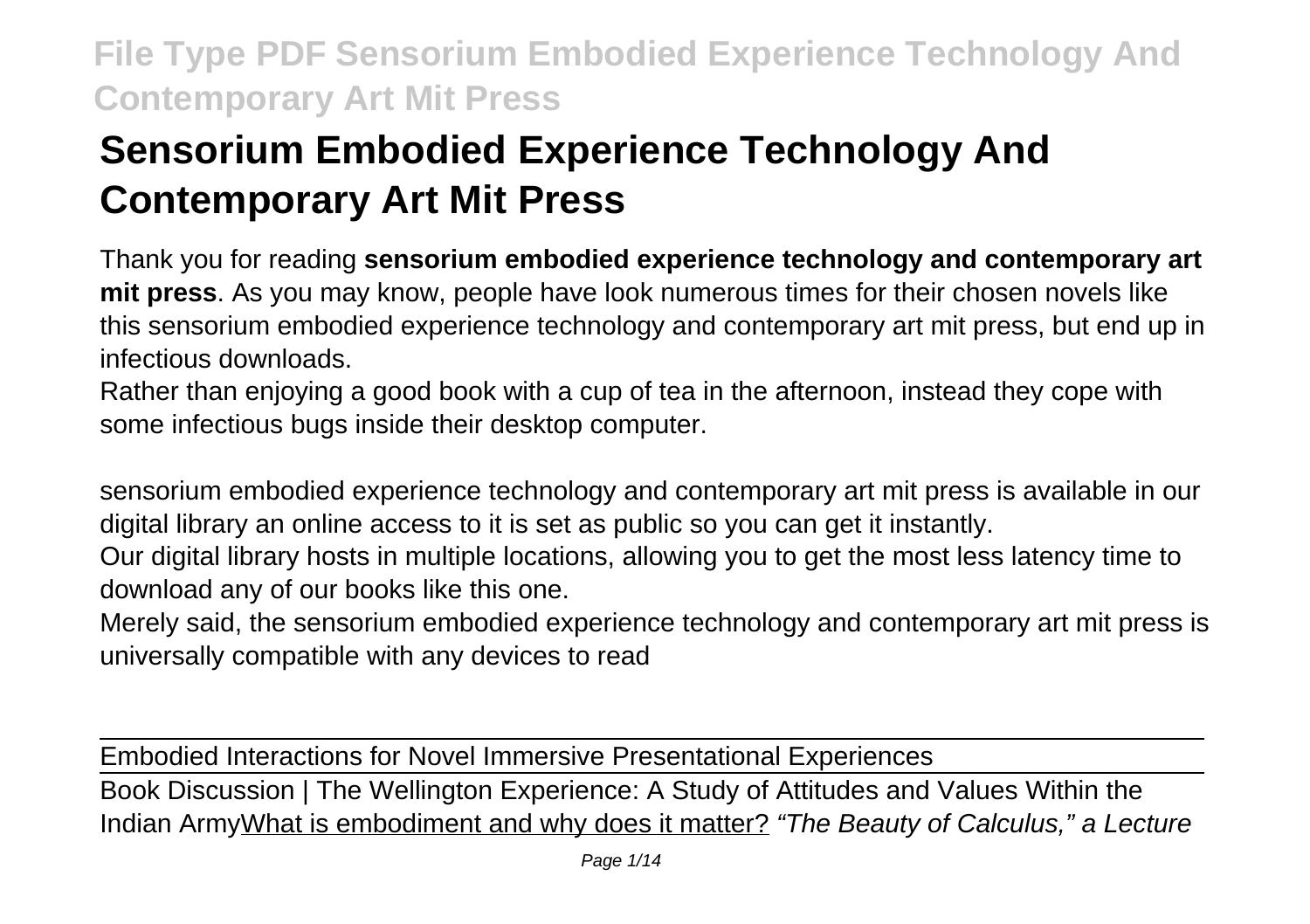by Steven Strogatz How Culture and Technology Create One Another: Ramesh Srinivasan at TEDxUCLA N. KATHERINE HAYLES: Addressing Space// 11.06.2020 Charles Spence: Multisensory Experience and Coffee Haptic Bodies: The Haptics of Race TECHGNOSIS, Technology and The Human Imagination | Jason Silva and Erik Davis Seeing - Color (Part One) / CAST Symposium Narrative inquiry and teacher identity: exploring teachers' stories in the past, today, future. Flexibility for the Future - How Disruption Fosters Innovation The Mind After Midnight: Where Do You Go When You Go to Sleep? All Is Self (Documentary) Dhoom 2 Full Movie Amazing Facts \u0026 Review | Hrithik Roshan and Aishwarya Rai Shape of You Carnatic | Indian Contemporary | Amit Patel | Indian Raga New Experiments Show Consciousness Affects Matter ~ Dean Radin, PhD The Entity (Sleep Paralysis Documentary) | Real Stories **The Paradox of Wu Wei** COAL: The documentary Your brain hallucinates your conscious reality | Anil Seth **Embodied Virtual Reality: How Illusion Can Be Used to Increase Empathy | Jill Ware | TEDxYouth@RVA**

Trying Not to Try | Ted Slingerland | Talks at Google Technology and Child Development PHASE: PHysically-grounded Abstract Social Events for Machine Social Perception ACM18: Roving Plenarists Report \"Clement Greenberg Translated\" at Terra Foundation Paris Center \u0026 Library Science Of The Soul - Full Documentary

Sensorium Embodied Experience Technology And

The relationship between the body and electronic technology, extensively theorized through the 1980s and 1990s, has reached a new technosensual comfort zone in the early twenty-first century. In Sensorium, contemporary artists and writers explore the implications of the technohuman interface. Ten artists, chosen by an international team of curators, offer their own edgy Page 2/14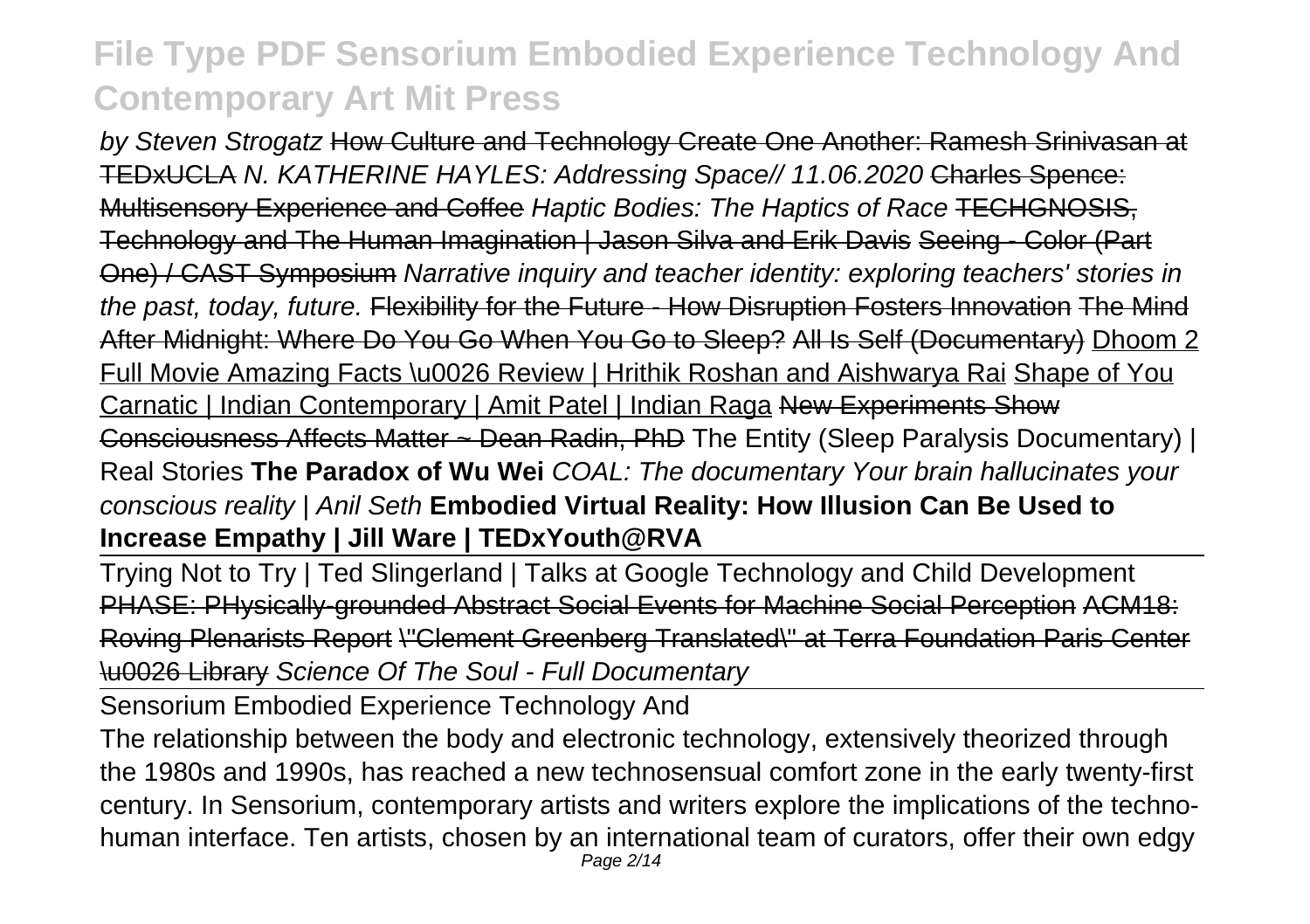investigations of embodied technology and the technologized body.

Sensorium: Embodied Experience, Technology, And ...

She is the editor of Sensorium: Embodied Experience, Technology, and Contemporary Art (MIT Press). Caroline A. Jones is Professor of Art History in the History, Theory, Criticism section of the Department of Architecture at MIT. She is the editor of Sensorium: Embodied Experience, Technology, and Contemporary Art (MIT Press).

Sensorium: Embodied Experience, Technology, and ...

Sensorium: Embodied Experience, Technology, and Contemporary Art by Caroline A. Jones (Oct 6 2006) Paperback 4.5 out of 5 stars 6 ratings See all 7 formats and editions Hide other formats and editions

Sensorium: Embodied Experience, Technology, and ...

Sensorium: Embodied Experience, Technology, and Contemporary Art. Artists and writers reconsider the relationship between the body and electronic technology in the twenty-first century through essays, artworks, and an encyclopedic "Abecedarius of the New Sensorium."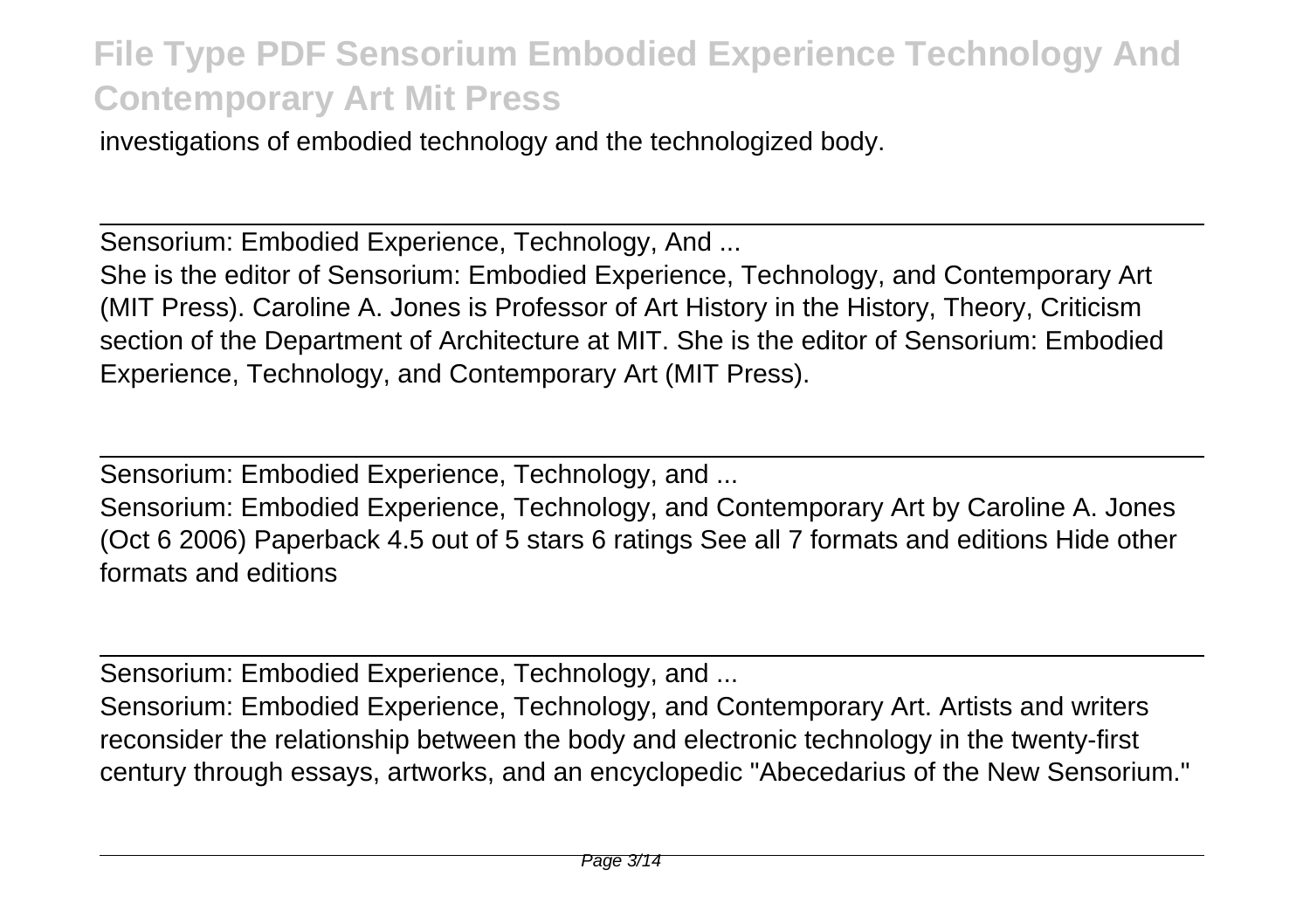Sensorium: Embodied Experience, Technology, and ...

The relationship between the body and electronic technology, extensively theorized through the 1980s and 1990s, has reached a new technosensual comfort zone in the early twenty-first century. In Sensorium, contemporary artists and writers explore the implications of the technohuman interface. Ten artists, chosen by an international team of curators, offer their own edgy investigations of embodied technology and the technologized body.

Sensorium : Embodied Experience, Technology, and ...

Sensorium : Embodied Experience, Technology, And Contemporary Art, Paperback by Jones, Caroline A. (EDT), ISBN 0262101173, ISBN-13 9780262101172, Brand New, Free shipping in the US Artists and writers reconsider the relationship between the body and electronic technology in the twenty-first century through essays, artworks, and an encyclopedic "Abecedarius of the New Sensorium."

Sensorium : Embodied Experience, Technology, and ...

Sensorial experiences occur in mutual interaction. Art can play an important role in revitalizing the overall sensorial system and offers time and space for reflection on embodied technological experience.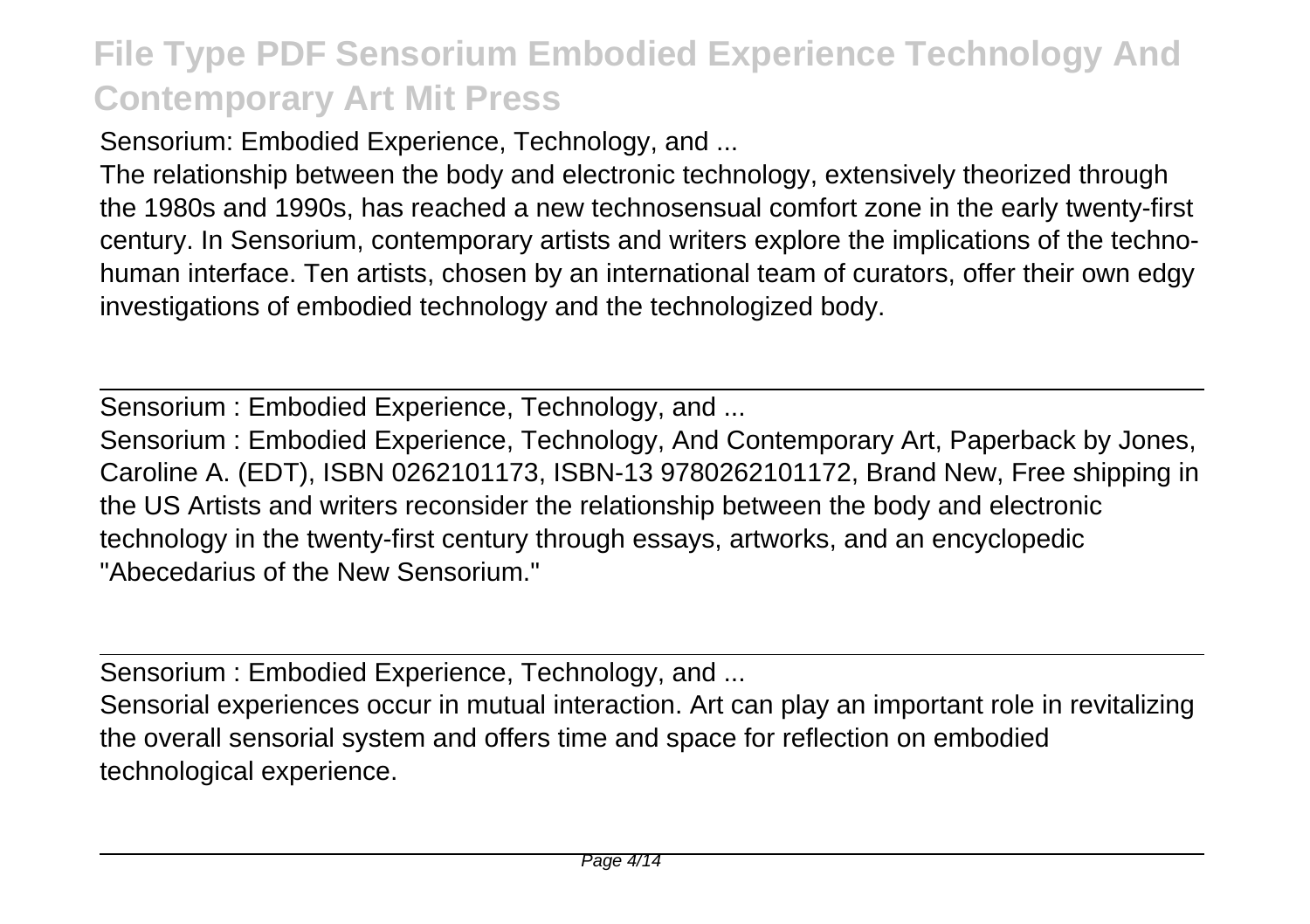Sensorium: Embodied Experience, Technology, and ...

? - Free Worldwide Shipping - Sensorium : Embodied Experience, Technology and Contemporary Art ?Edited by Caroline A. Jnes The relationship between the body and electronic technology, extensively theorized through the 1980s and 1990s, has reached a new technosensual comfort zone in the early twenty-first century

Sensorium : Embodied Experience, Technology and ...

Sensorium. Embodied Experience, Technology, and Contemporary Art, edited by Caroline A. Jones, Director, History, Theory and Criticism of Architecture and Art and Professor of the History of Art at MIT (Amazon UK and USA) Publisher MIT Press says: The relationship between the body and electronic technology, extensively theorized through the 1980s and 1990s, has reached a new technosensual comfort zone in the early twenty-first century.

Book Review – Sensorium – Embodied Experience, Technology ...

Sensorium is both forensic and diagnostic, viewing the culture of the technologized body from the inside, by means of contemporary artists' provocations, and from a distance, in essays that situate it historically and intellectually. Copublished with The MIT List Visual Arts Center.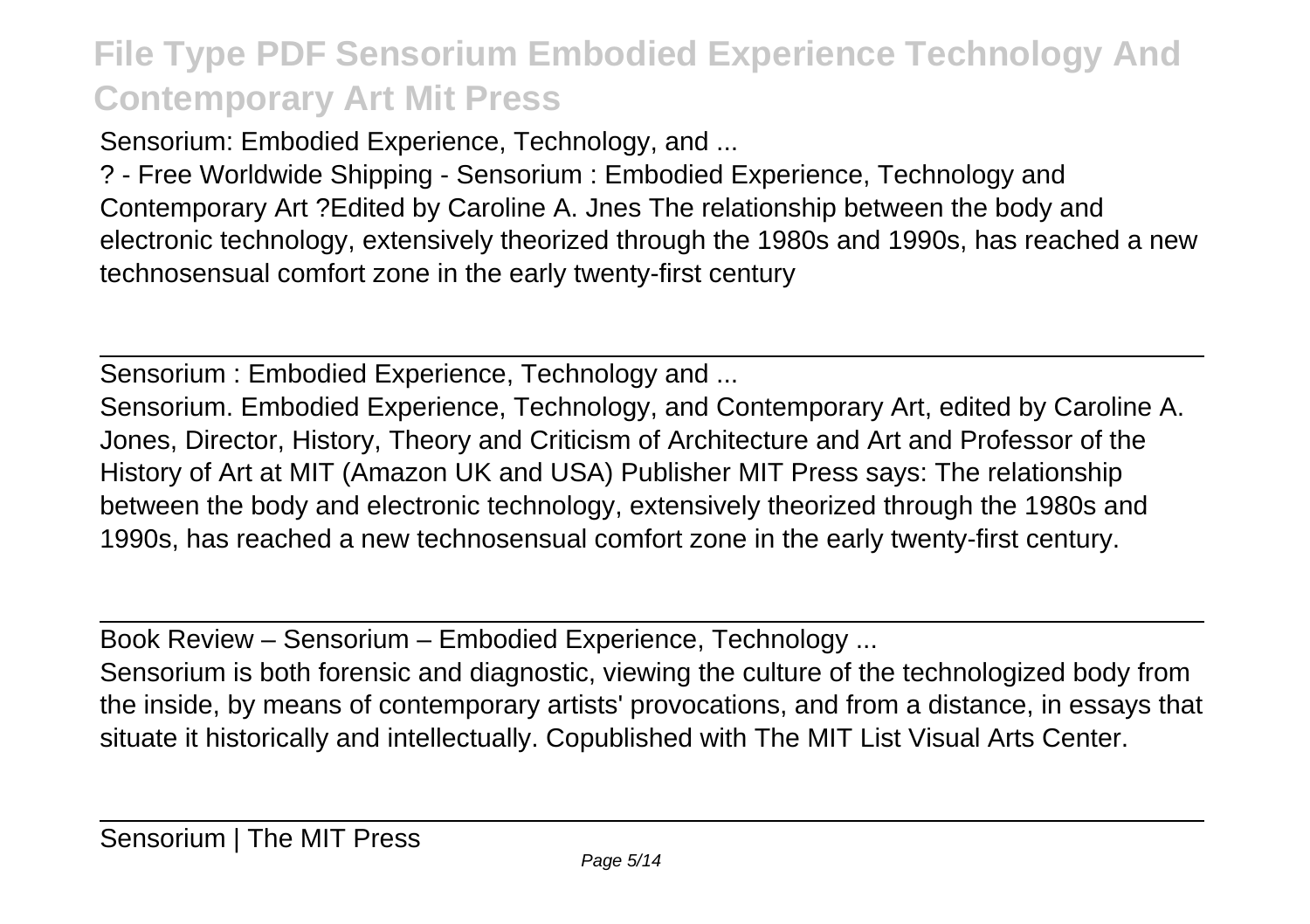The relationship between the body and electronic technology, extensively theorized through the 1980s and 1990s, has reached a new technosensual comfort zone in the early twenty-first century. In Sensorium, contemporary artists and writers explore the implications of the technohuman interface. Ten artists, chosen by an international team of curators, offer their own edgy investigations of embodied technology and the technologized body.

Sensorium: Embodied Experience, Technology, and ...

The impact of new technology has reshuffled the established hierarchy of the senses and radically changed people's lives. Remote sensing via telephones and screens are fundamental parts of the daily sensorium (a Latin term that connotes ancient and often theological debates about mind and body, word and flesh, human and artificial).

Sensorium: Part II – Embodied Experience, Technology, and ...

She is the editor of Sensorium: Embodied Experience, Technology, and Contemporary Art (MIT Press). David Mather David Mather is Assistant Professor of Art History at the State University of New York at Stony Brook. Rebecca Uchill Rebecca Uchill is a full-time Lecturer an Art Education, Art History, and Media Studies at the University of ...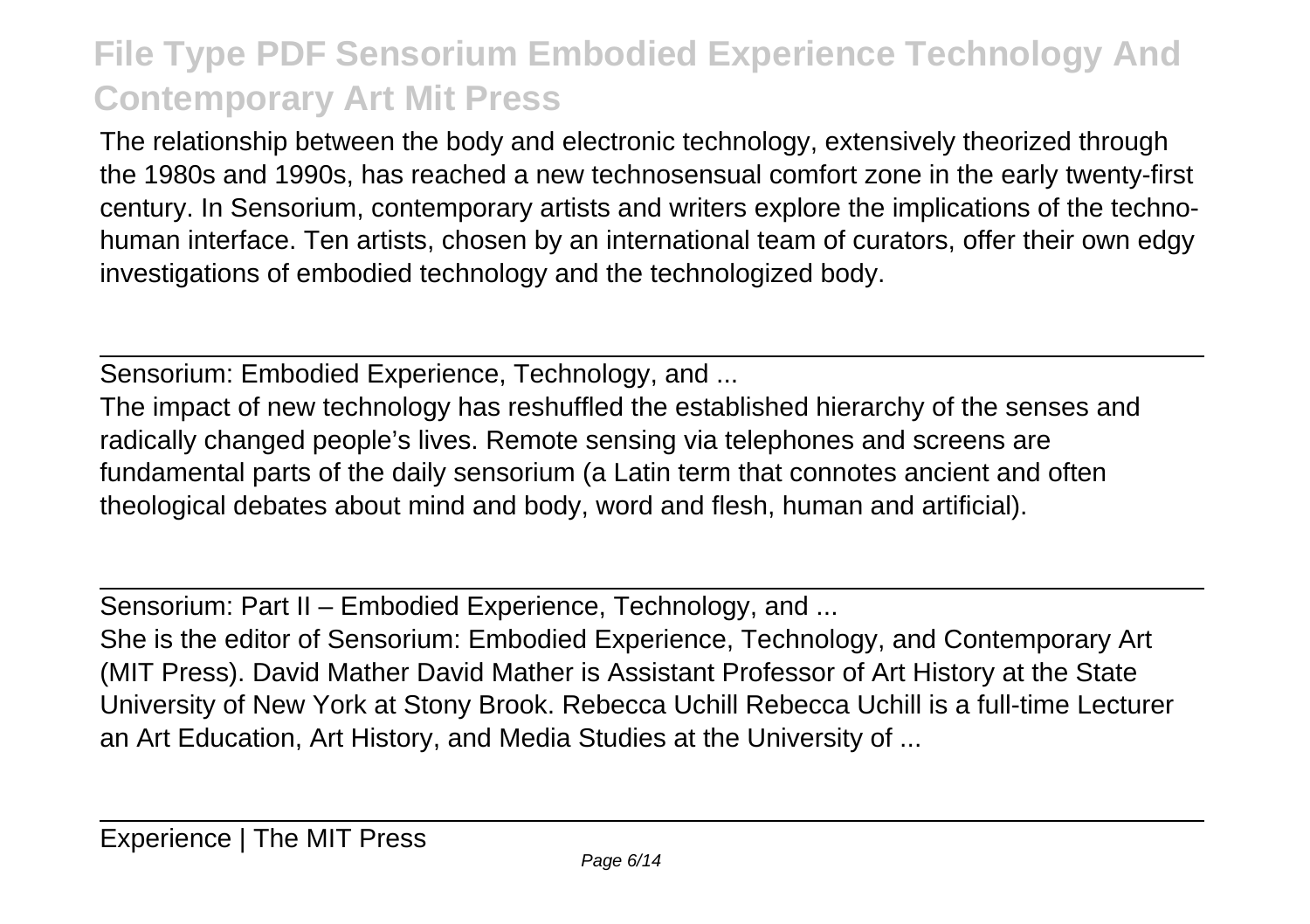The relationship between the body and electronic technology, extensively theorized through the 1980s and 1990s, has reached a new technosensual comfort zone in the early twenty-first century. In Sensorium, contemporary artists and writers explore the implications of the technohuman interface.

Sensorium | MIT Architecture Artists and writers reconsider the relationship between the body and electronic technology in the twenty-first century through essays, artworks, and an encyclopedic "Abecedarius of the New Sensorium."The...

Sensorium: 9780262101172 | PenguinRandomHouse.com: Books AbeBooks.com: Sensorium: Embodied Experience, Technology, and Contemporary Art (The MIT Press) (9780262101172) and a great selection of similar New, Used and Collectible Books available now at great prices.

Artists and writers reconsider the relationship between the body and electronic technology in the twenty-first century through essays, artworks, and an encyclopedic "Abecedarius of the New Sensorium." The relationship between the body and electronic technology, extensively Page 7/14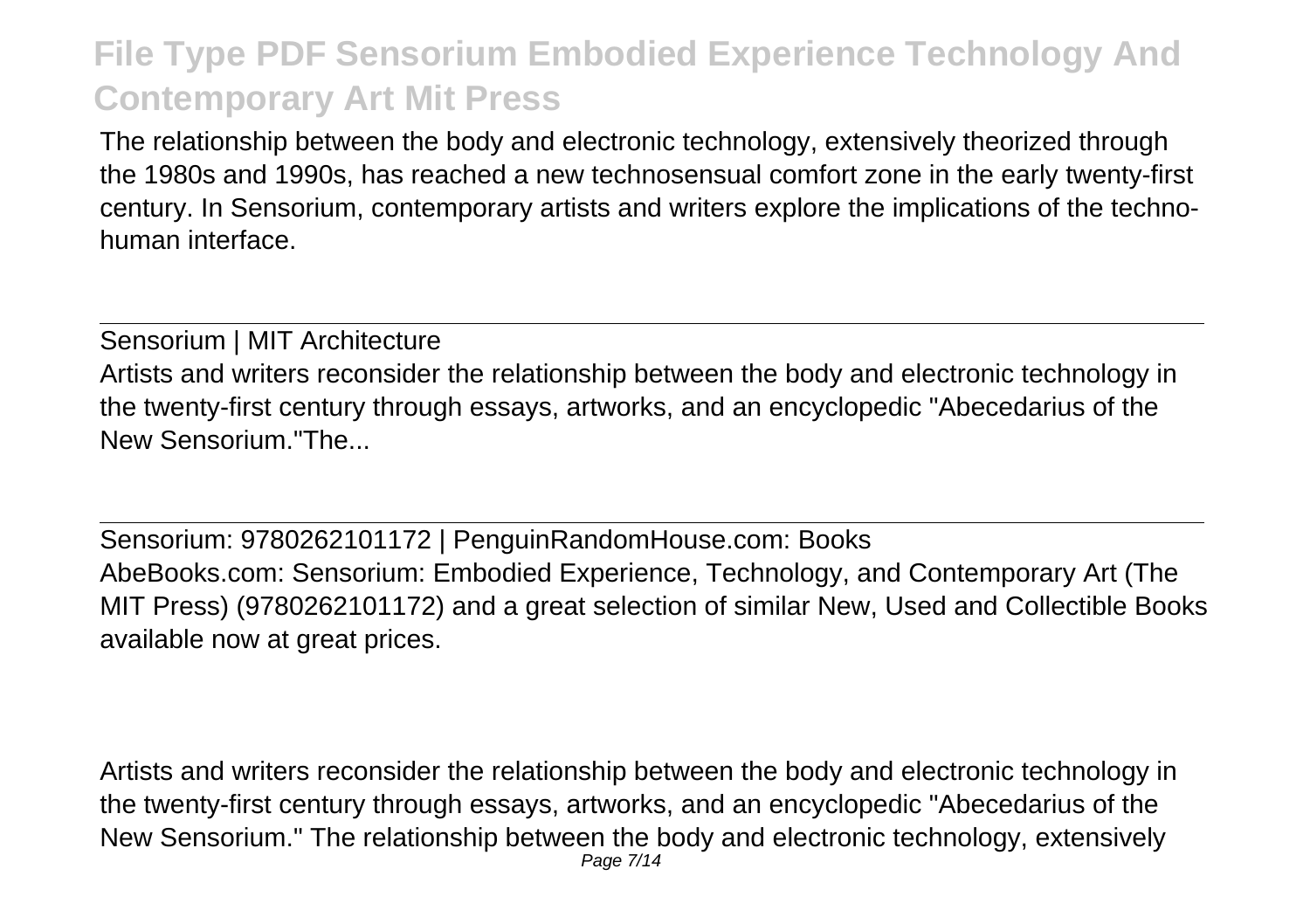theorized through the 1980s and 1990s, has reached a new technosensual comfort zone in the early twenty-first century. In Sensorium, contemporary artists and writers explore the implications of the techno-human interface. Ten artists, chosen by an international team of curators, offer their own edgy investigations of embodied technology and the technologized body. These range from Matthieu Briand's experiment in "controlled schizophrenia" and Janet Cardiff and Georges Bures Miller's uneasy psychological soundscapes to Bruce Nauman's uncanny night visions and François Roche's destabilized architecture. The art in Sensorium—which accompanies an exhibition at the MIT List Visual Arts Center—captures the aesthetic attitude of this hybrid moment, when modernist segmentation of the senses is giving way to dramatic multisensory mixes or transpositions. Artwork by each artist appears with an analytical essay by a curator, all of it prefaced by an anchoring essay on "The Mediated Sensorium" by Caroline Jones. In the second half of Sensorium, scholars, scientists, and writers contribute entries to an "Abecedarius of the New Sensorium." These short, playful pieces include Bruno Latour on "Air," Barbara Maria Stafford on "Hedonics," Michel Foucault (from a little-known 1966 radio lecture) on the "Utopian Body," Donna Haraway on "Compoundings," and Neal Stephenson on the "Viral." Sensorium is both forensic and diagnostic, viewing the culture of the technologized body from the inside, by means of contemporary artists' provocations, and from a distance, in essays that situate it historically and intellectually. Copublished with The MIT List Visual Arts Center.

A book that produces sensory experiences while bringing the concept of experience itself into relief as a subject of criticism and an object of contemplation. Experience offers a reading Page 8/14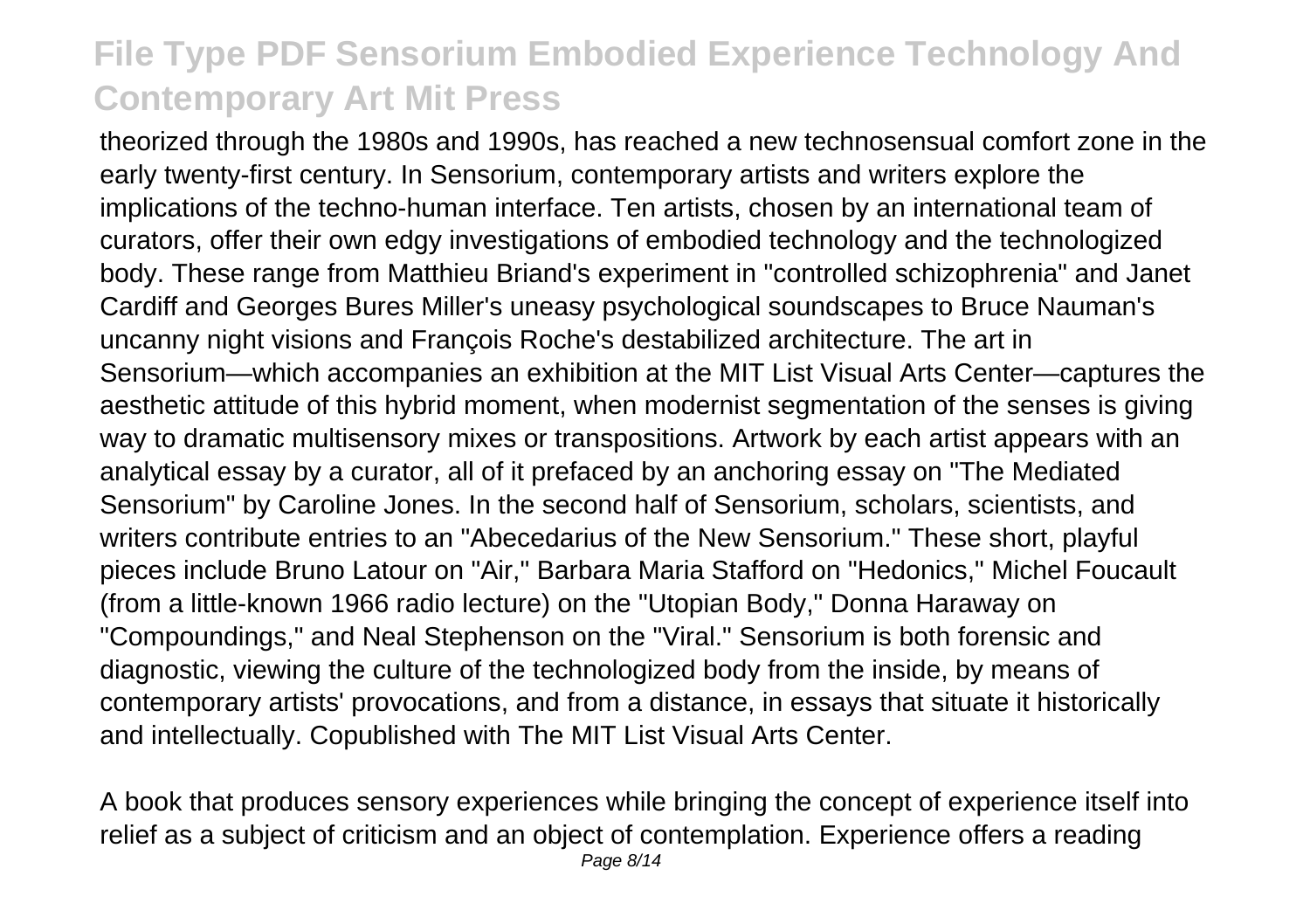experience like no other. A heat-sensitive cover by Olafur Eliasson reveals words, colors, and a drawing when touched by human hands. Endpapers designed by Carsten Höller are printed in ink containing carefully calibrated quantities of the synthesized human pheromones estratetraenol and androstadienone, evoking the suggestibility of human desire. The margins and edges of the book are designed by Tauba Auerbach in complementary colors that create a dynamically shifting effect when the book is shifted or closed. When the book is opened, bookmarks cascade from the center, emerging from spider web prints by Tomás Saraceno. Experience produces experience while bringing the concept itself into relief as an object of contemplation. The sensory experience of the book as a physical object resonates with the intellectual experience of the book as a container of ideas. Experience convenes a conversation with artists, musicians, philosophers, anthropologists, historians, and neuroscientists, each of whom explores aspects of sensorial and cultural realms of experience. The texts include new essays written for this volume and classic texts by such figures as William James and Michel Foucault. The first publication from MIT's Center for Art, Science, & Technology, Experience approaches its subject through multiple modes. Publication design by Kimberly Varella with Becca Lofchie, Content Object Design Studio. Cover concept by Olafur Eliasson in collaboration with Kimberly Varella (Content Object). Contributors Tauba Auerbach, Bevil Conway, John Dewey, Olafur Eliasson, Michel Foucault, Adam Frank, Vittorio Gallese, Renée Green, Stefan Helmreich, Carsten Höller, Edmund Husserl, William James, Caroline A. Jones, Douglas Kahn, Brian Kane, Leah Kelly, Bruno Latour, Alvin Lucier, David Mather, Mara Mills, Alva Noë, Jacques Rancière, Michael Rossi, Tomás Saraceno, Natasha Schüll, Joan W.Scott, Tino Sehgal, Alma Steingart, Josh Tenenbaum, Rebecca Uchill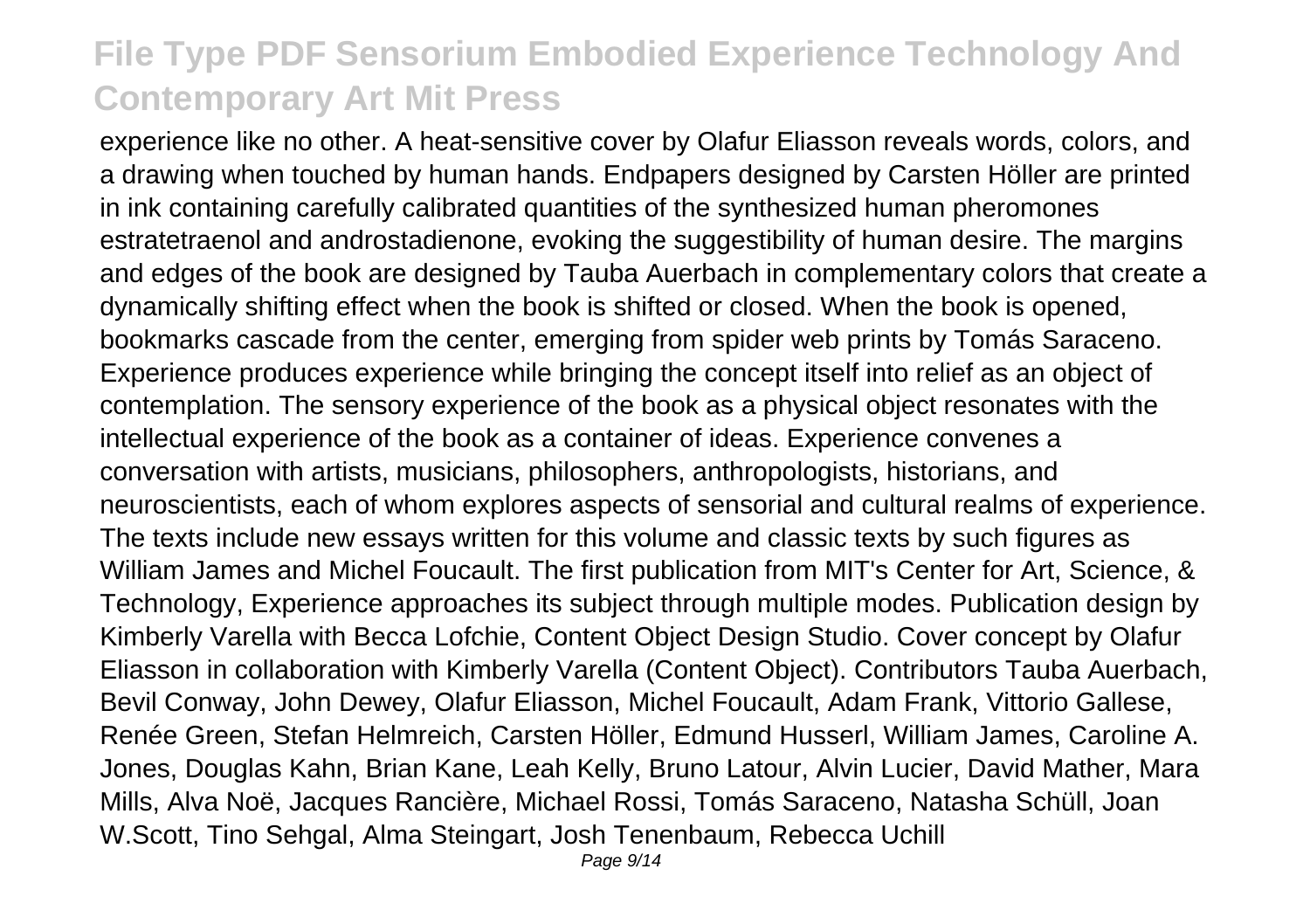Art and technology have been converging rapidly in the past few years; an important example of this convergence is the alliance of neuroscience with aesthetics, which has produced the new field of neuroaesthetics. Irving Massey examines this alliance, in large part to allay the fears of artists and audiences alike that brain science may "explain away" the arts. The first part of the book shows how neuroscience can enhance our understanding of certain features of art. The second part of the book illustrates a humanistic approach to the arts; it is written entirely without recourse to neuroscience, in order to show the differences in methodology between the two approaches. The humanistic style is marked particularly by immersion in the individual work and by evaluation, rather than by detachment in the search for generalizations. In the final section Massey argues that, despite these differences, once the reality of imagination is accepted neuroscience can be seen as the collaborator, not the inquisitor, of the arts.

Doing Sensory Ethnography responds to a recent an explosion of interest in the senses across the social sciences. Sarah Pink suggests re-thinking the ethnographic process through reflexive attention to what she terms the 'sensoriality' of the experience, practice and knowledge of both researchers and those who participate in their research. The book provides an accessible discussion and analysis of the theoretical, methodological and practical aspects of doing sensory ethnography, drawing on examples and case studies from the growing literature on sensory ethnographic studies, and from the author's own work. Doing Sensory Ethnography is the first book to concentrate on outlining a sensory ethnographic methodology.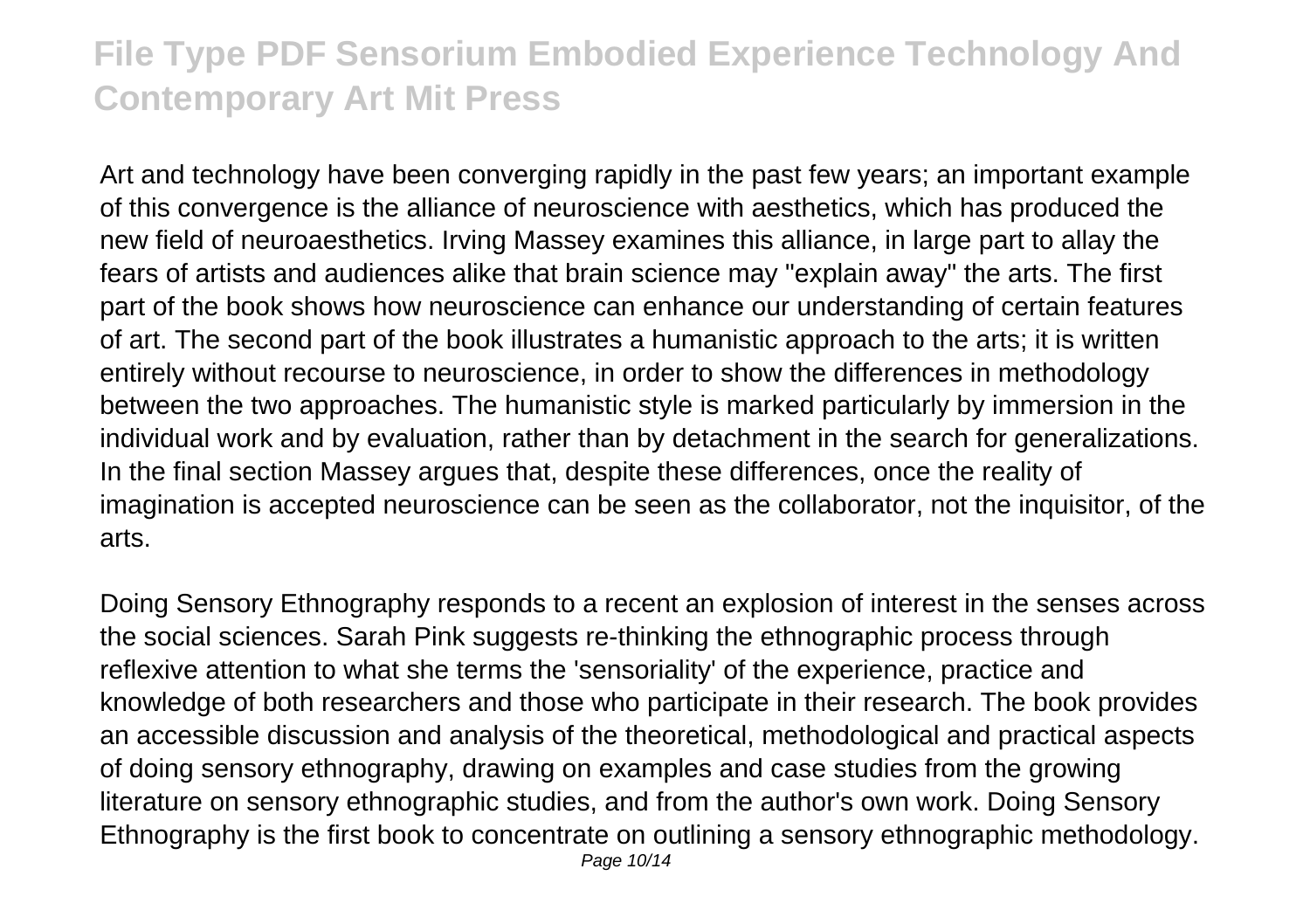It will be of great interest to researchers and students from all disciplines interested in enriching their ethnographic work through a focus on the senses.

In the past few decades, individuals have experienced dramatic changes in some of the most established dimensions of human life: time, space, matter, and individuality. Minds today must be able to synthesize such transformations, whether they are working across several time zones, travelling between satellite maps and nanoscale images, drowning in information, or acting fast in order to preserve some slow downtime. Design and the Elastic Mind focuses on designers ability to grasp momentous advances in technology, science and social mores and convert them into useful objects and systems. The projects included range from nanodevices to vehicles, appliances to interfaces and building facades, pragmatic solutions for everyday use to provocative ideas meant to influence our future choices. Designed by award-winning book designer Irma Boom, this volume also features essays by Paola Antonelli; design critic and historian Hugh Aldersey- Williams; visualization design expert Peter Hall; and nanophysicist Ted Sargent that further explore the promising relationship between design and science.

The notion of spectatorship has become of increasing interest as artists develop experimental works and manufacturers seek to produce the means for viewing such works. Modes of Spectating explores the visual landscapes which spectators encounter, and how they perceive what they view.The volume questions the effect of different mediums on the spectator and asks not only how we view, but also how what we view determines what artists create.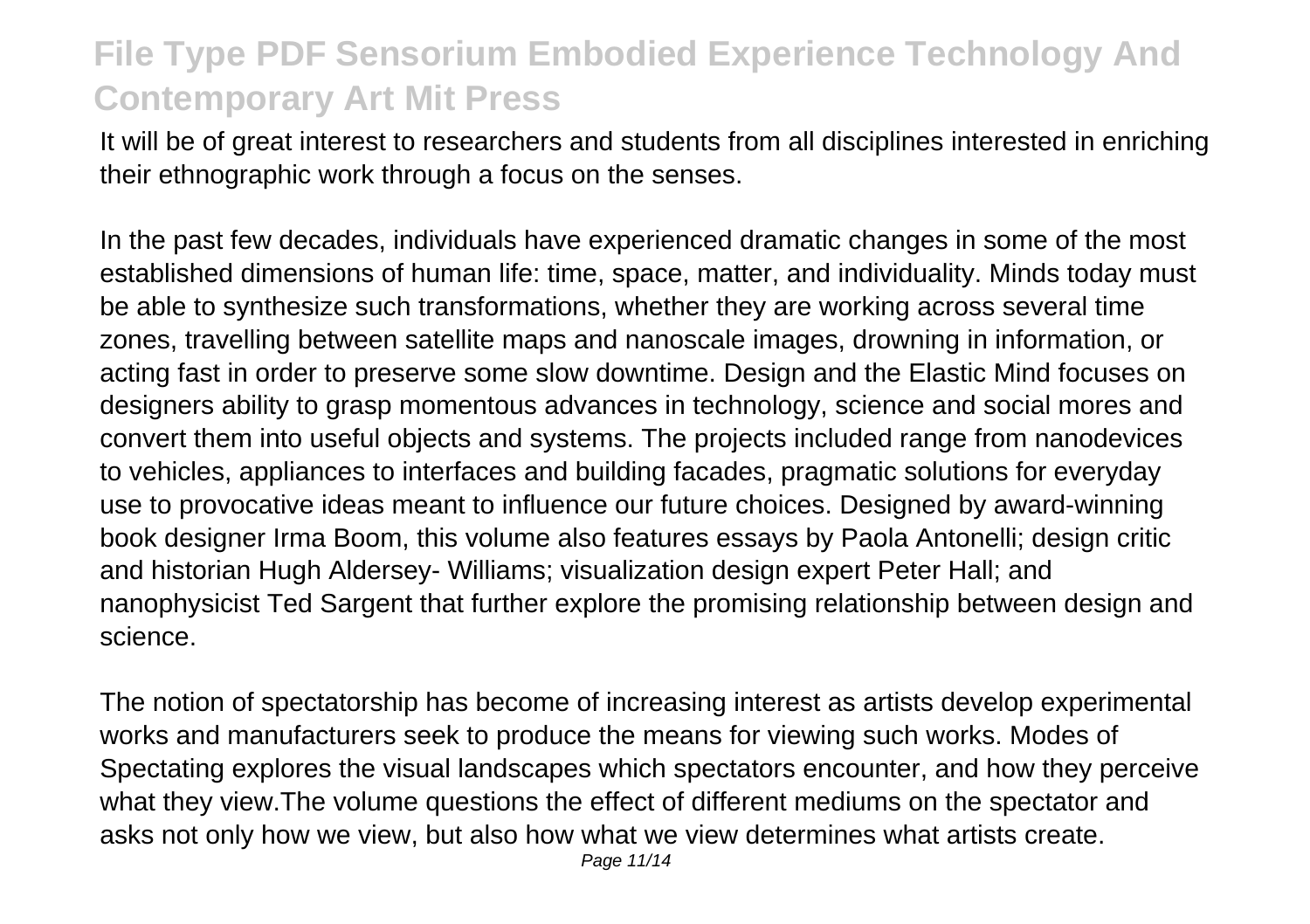Chapters discuss how gaming and televisual media and entertainment are used by young people, and the resulting psychological challenges of human beings in their new 'spectated' surroundings of virtual worlds and media. Themes explored include aesthetics, the body and mind and digital entertainment environments, looked at through the lenses of gaming art, photography, sculpture and performance, making it a useful text for scholars of all disciplines of media and art.

Describes the development of a movement creating figurative, rather than abstract, art in the San Francisco Bay Area, and provides examples of its paintings, drawings and sculpture

From Francis Alÿs and Ursula Biemann to Vivan Sundaram, Allora & Calzadilla, and the Center for Urban Pedagogy, some of the most compelling artists today are engaging with the politics of land use, including the growth of the global economy, climate change, sustainability, Occupy movements, and the privatization of public space. Their work pivots around a set of evolving questions: In what ways is land, formed over the course of geological time, also contemporary and formed by the conditions of the present? How might art contribute to the expansion of spatial and environmental justice? Editors Emily Eliza Scott and Kirsten Swenson bring together a range of international voices and artworks to illuminate this critical mass of practices. One of the first comprehensive treatments of land use in contemporary art, Critical Landscapes skillfully surveys the stakes and concerns of recent land-based practices, outlining the art historical contexts, methodological strategies, and geopolitical phenomena. This crossdisciplinary collection is destined to be an essential reference not only within the fields of art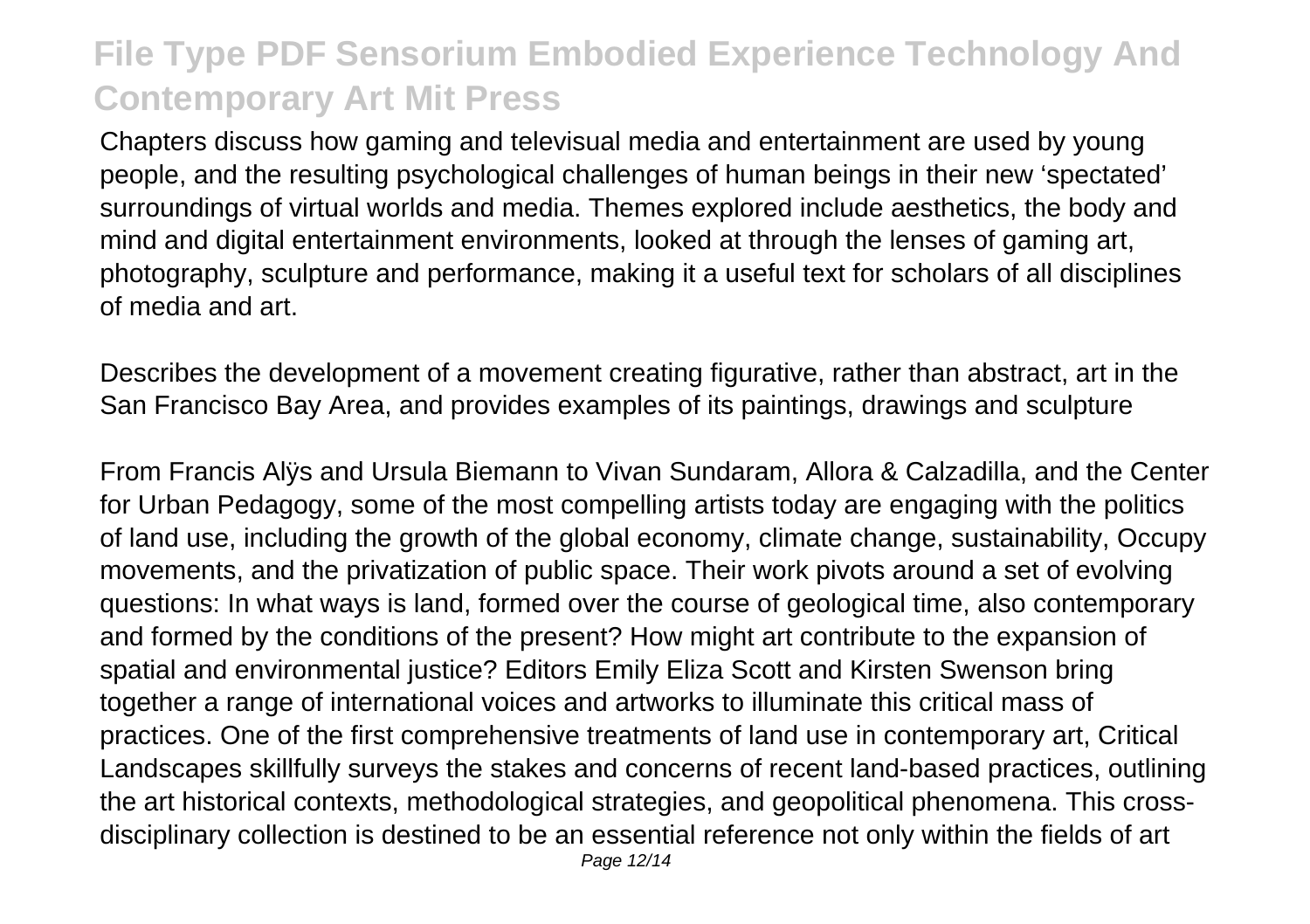and art history, but also across those of cultural geography, architecture and urban planning, environmental history, and landscape studies.

This book constitutes the refereed proceedings of the 8th International Conference on Persuasive Technology, PERSUASIVE 2013, held in Sydney, NSW, Australia, in April 2013. The 16 revised full papers and 12 revised short papers presented were carefully reviewed and selected from 47 submissions. The papers address not only typical persuasive domains like health and environment, but also cover emerging research topics, such as data safety and evaluation of persuasive technologies.

Robin Veder's The Living Line is a radical reconceptualization of the development of latenineteenth- and early-twentieth-century American modernism. The author illuminates connections among the histories of modern art, body cultures, and physiological aesthetics in early-twentieth-century American culture, fundamentally altering our perceptions about art and the physical, and the degree of cross-pollination in the arts. The Living Line shows that American producers and consumers of modernist visual art repeatedly characterized their aesthetic experience in terms of kinesthesia, the sense of bodily movement. They explored abstraction with kinesthetic sensibilities and used abstraction to achieve kinesthetic goals. In fact, the formalist approach to art was galvanized by theories of bodily response derived from experimental physiological psychology and facilitated by contemporary body cultures such as modern dance, rhythmic gymnastics, physical education, and physical therapy. Situating these complementary ideas and exercises in relation to enduring fears of neurasthenia, Veder